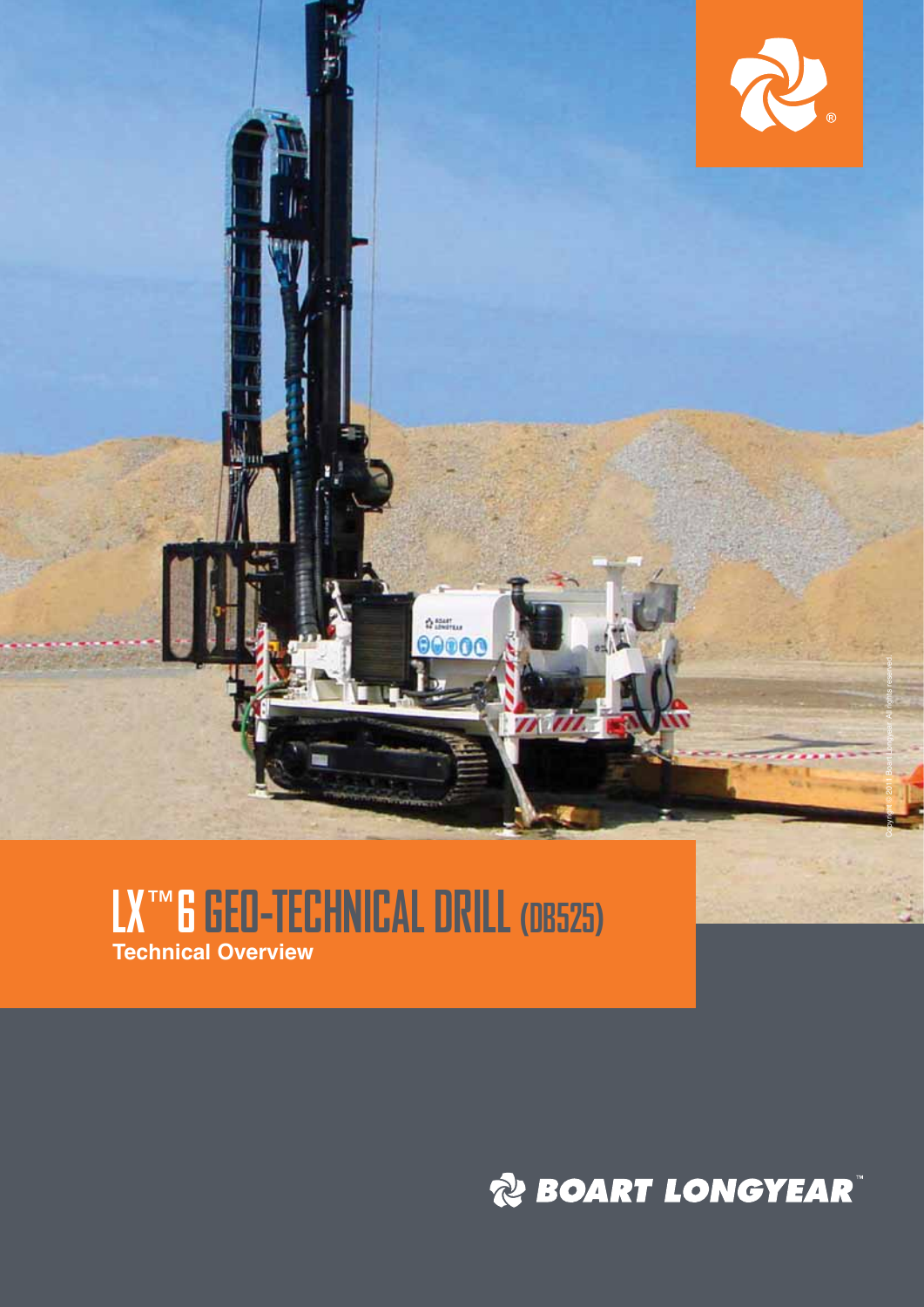## **LX**™ **6 GEO-TECHNICAL DRILL**

### **HIGH DRILLING POWER IN A SMALL PACKAGE, THE MULTIPURPOSE LX**™**6 IS AN ESSENTIAL TOOL ON TODAY'S JOB SITE**

#### **Power and Versatility**

The LX6 features a powerful Deutz D914 L04 air cooled diesel engine that produces 53 kw (71 hp) of power at 2,300rpm. The LX6 also has a maximum breaking torque of 20.5 kNm (15,120 lb-ft) and 55 kN (12,364 lbf) of pull back force.

#### **Design**

The LX6 is capable of both wireline and conventional coring as well as DTH, rotary and auger drilling methods. This multipurpose rig was specifically designed to be extremely versatile with its powerful steel crawlers, mast dump/raising ability and 220 mm double clamps.

#### **Safety**

The LX6 comes loaded with standard safety features. The safety cage ensures drillers remain a safe distance from the drill string, while low speed and low torque rotation ensures safe rod management. The steel crawlers coupled with the LX6's upright stability make this machine extremely stable on uneven formations.

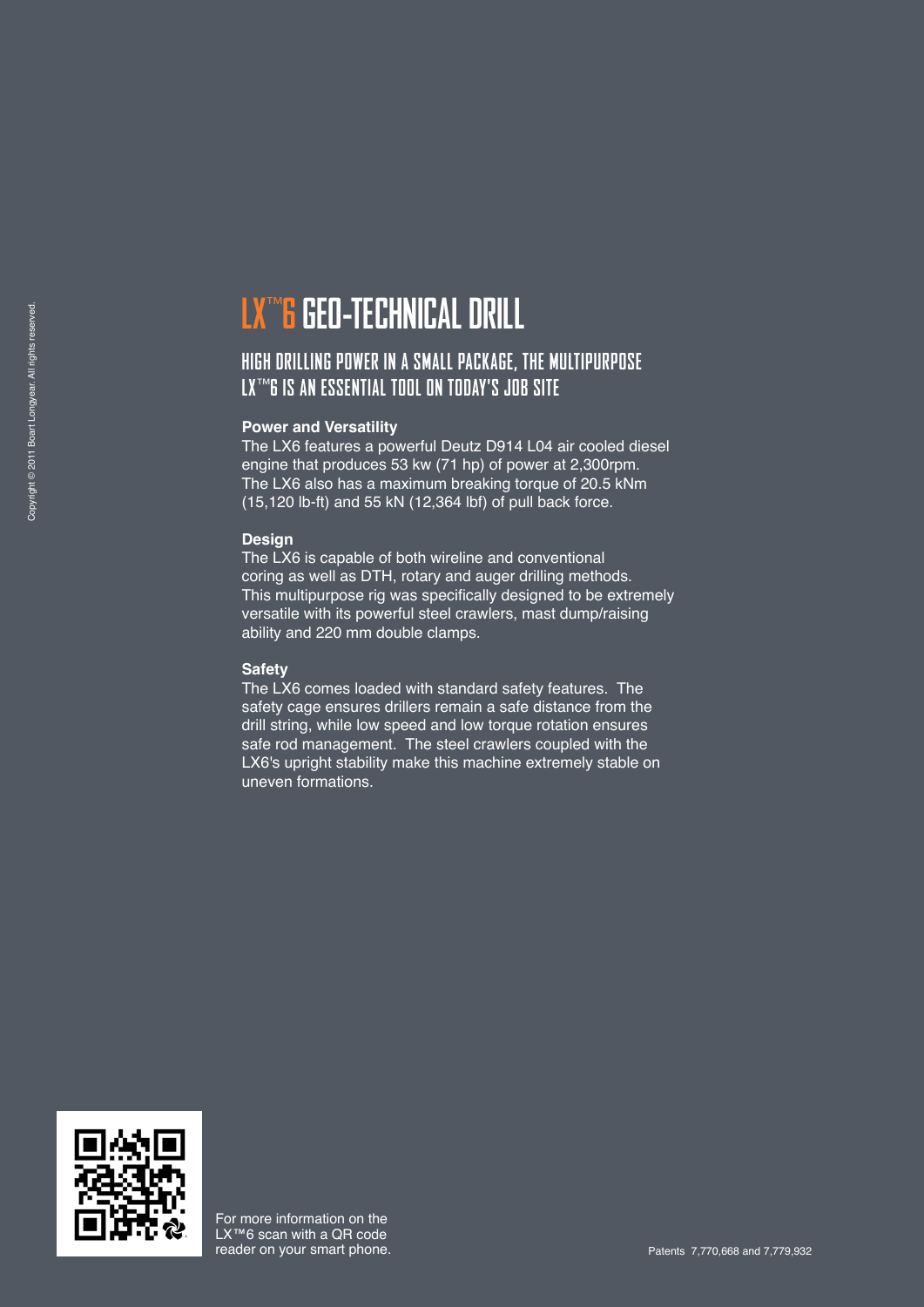

## **TECHNOLOGY**

**1**

1000 mm mast dump for improved positioning on rough terrain

## **INNOVATION 2**

Hydraulic side shift for easy rod-pulling and clear access to center line

## **SAFETY 3**

Standard safety features include a safety cage, low speed and low torque rotation for safe rod management

## **VERSATILITY 4**

220 mm double clamp for making and breaking rod joints quickly and safely

### **DRILL ANYWHERE 5**

Powerful steel crawlers ensure mobility on difficult terrain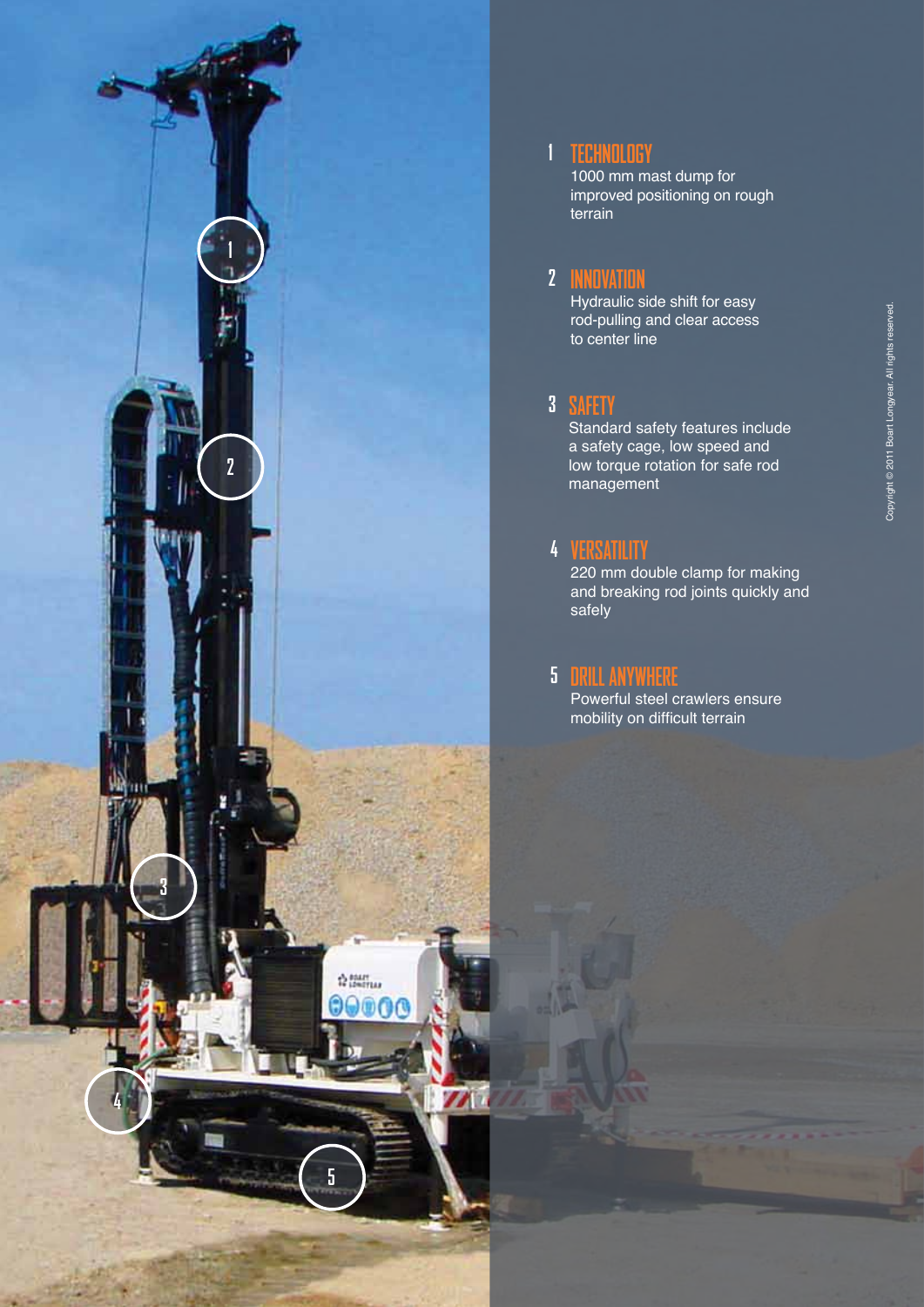# **LX**™**6 TECHNICAL INFORMATION**

| <b>Drilling Depth Guidelines</b> |                          |                                                               |  |
|----------------------------------|--------------------------|---------------------------------------------------------------|--|
|                                  | <b>Hole Depth Meters</b> | Hole Depth U.S.                                               |  |
| Core drilling                    |                          |                                                               |  |
| NQ / NQ2" / NV / NV2"            | 350 m                    | $1,150$ ft                                                    |  |
| HO/HV                            | $220 \text{ m}$          | 710 ft                                                        |  |
| PQ/PV                            | 145 m                    | 480 ft                                                        |  |
| SQ                               | 90 m                     | 290 ft                                                        |  |
| Rotary drilling (Tricone)        |                          |                                                               |  |
| Hole diameter 216 mm (8.5 in)    | 175 m                    | 570 ft                                                        |  |
| Auger drilling                   |                          |                                                               |  |
| Hole diameter 150 mm (5.9 in)    | 15-20 m                  | 49-65 ft                                                      |  |
| DTH drilling package             |                          |                                                               |  |
| Maximum size DTH hammer          |                          | 98 mm (3-7/8 in) @ max 17,2 m <sup>3</sup> / min @ max 24 bar |  |
| Maximum depth capacity           | 290 m                    | 950 ft                                                        |  |
| Recommended hole size            | 115 mm                   | 4.5 in                                                        |  |
| Maximum hole size                | 127 mm                   | 5 <sub>in</sub>                                               |  |
| Recommended rod size             | 76.1 mm                  | 3 <sub>in</sub>                                               |  |

| <b>Prime Mover</b>        |                   |                                                       |
|---------------------------|-------------------|-------------------------------------------------------|
|                           | <b>Metric</b>     | U.S.                                                  |
| Standard                  |                   | DEUTZ D914 L04 air cooled engine, COM III, 4 cylinder |
| Fuel                      | <b>Diesel</b>     |                                                       |
| <b>Fuel Consumption</b>   | 225 g/kWh         |                                                       |
| <b>Maximum Power</b>      | 53 kW @ 2.300 rpm | 71 hp @ 2,300 rpm                                     |
| <b>Electrical Circut</b>  | 12V               |                                                       |
| <b>Fuel Tank Capacity</b> | 60 l              | 16 gal                                                |

| Prime Mover for Higher Ambient Temperature / Elevations - Optional Equipment |                     |                                                                     |
|------------------------------------------------------------------------------|---------------------|---------------------------------------------------------------------|
|                                                                              | <b>Metric</b>       | U.S.                                                                |
| Engine                                                                       |                     | DEUTZ BF4L914 air cooled engine, COM II, 4 cylinder<br>turbocharged |
| Fuel                                                                         | <b>Diesel</b>       |                                                                     |
| <b>Fuel Consumption</b>                                                      | 223 g/kWh           |                                                                     |
| <b>Maximum Power</b>                                                         | 72,4 kW @ 2.300 rpm | 94 hp @ 2,300 rpm                                                   |
| <b>Electrical Circut</b>                                                     | 12V                 |                                                                     |
| <b>Fuel Tank Capacity</b>                                                    | 60 <sup>1</sup>     | 16 gal                                                              |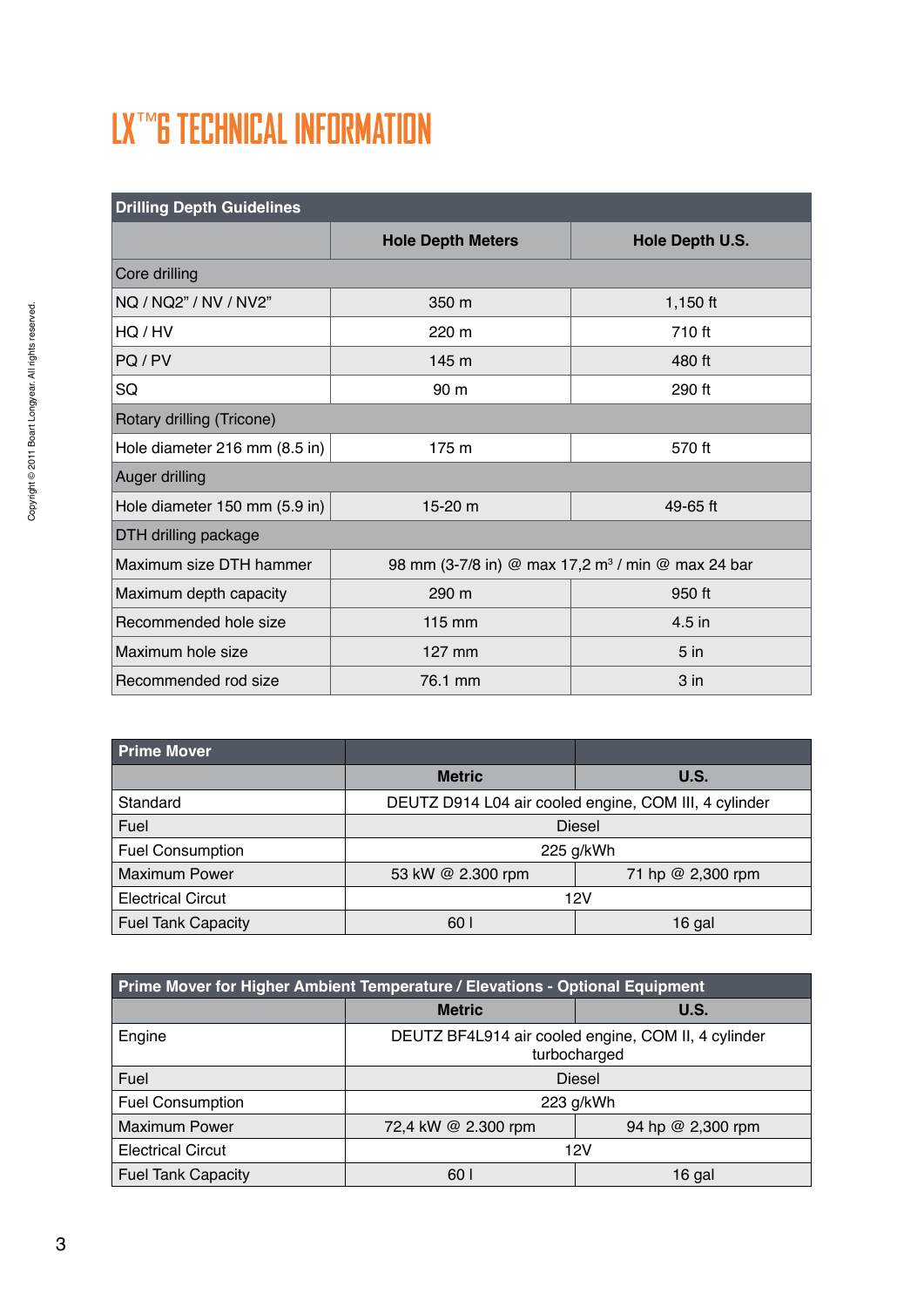| <b>Rotary Head DD52</b>                                              |                                                      |                                   |
|----------------------------------------------------------------------|------------------------------------------------------|-----------------------------------|
|                                                                      | <b>Metric</b>                                        | U.S.                              |
| Low Gear                                                             | 4,880 - 980 Nm / 52-265 rpm                          | 3,560 - 723 lb-ft / 52 - 265 rpm  |
| <b>High Gear</b>                                                     | 1,855 - 360 Nm / 140 - 708 rpm                       | 1,368 - 265 lb-ft / 140 - 708 rpm |
| Bore - Inside Diameter                                               | 62 mm                                                | $2.44$ in                         |
| Flushing Head - Inside<br>Diameter                                   | $22 \text{ mm}$                                      | $0.87$ in                         |
| <b>Rotation Motors</b>                                               | Danfoss - variable / reversible with pressure remote |                                   |
| <b>Top Drive Flange</b>                                              | 2 3/8" API Reg PIN                                   |                                   |
| Hydraulic Motor at Max / Min Displacement, Diesel Engine at 2200 rpm |                                                      |                                   |
| Gear Ratio                                                           | 1st - $7.68 : 1$                                     | 2nd - $2.92 : 1$                  |
| Rotary Head Carriage with Side Shift                                 |                                                      |                                   |

| <b>Rotary Head HY79</b>                          |                                 |                      |
|--------------------------------------------------|---------------------------------|----------------------|
|                                                  | <b>Metric</b>                   | U.S.                 |
| Low Gear                                         | 6,540 Nm / 39 rpm               | 4,824 lb-ft / 39 rpm |
| <b>High Gear</b>                                 | 320 Nm / 800 rpm                | 236 lb-ft / 800 rpm  |
| Bore - Inside Diameter                           | 52 mm                           | $2$ in               |
| Flushing Head - Inside<br>Diameter               | 24 mm                           | $1$ in               |
| <b>Rotation Motors</b>                           | Parker V12-80 + Danfoss TMT 315 |                      |
| <b>Top Drive Flange</b>                          | 2 3/8" API Reg PIN              |                      |
| Gear Ratio                                       | 4.047:1                         |                      |
| Distance From Drilling Line to<br>Chain          | 435 mm                          | 17.12 in             |
| Rotary Head Carriage with Side Shift and tip-out |                                 |                      |

| <b>Hydraulic System</b> |                    |                                      |  |
|-------------------------|--------------------|--------------------------------------|--|
|                         | <b>Metric</b>      | <b>U.S.</b>                          |  |
| <b>Primary Pump</b>     |                    | Parker bent axis, fixed displacement |  |
| <b>Maximum Flow</b>     | 66 lpm @ 2,200 rpm | 17.5 gpm @ 2,200 rpm                 |  |
| Maximum Pressure        | 250 bar            | 3,626 psi                            |  |
|                         |                    |                                      |  |
| Secondary Pump          | Cassappa gear pump |                                      |  |
| <b>Maximum Flow</b>     | 59 lpm @ 2,200 rpm | 15.5 gpm @ 2,200 rpm                 |  |
| Maximum Flow (2nd)      | 48 lpm @ 2,200 rpm | 12.5 gpm @ 2,200 rpm                 |  |
| <b>Maximum Pressure</b> | 175 bar            | 2,538 psi hp                         |  |
| Oil Tank Capacity       | 200 l              | 53 gal                               |  |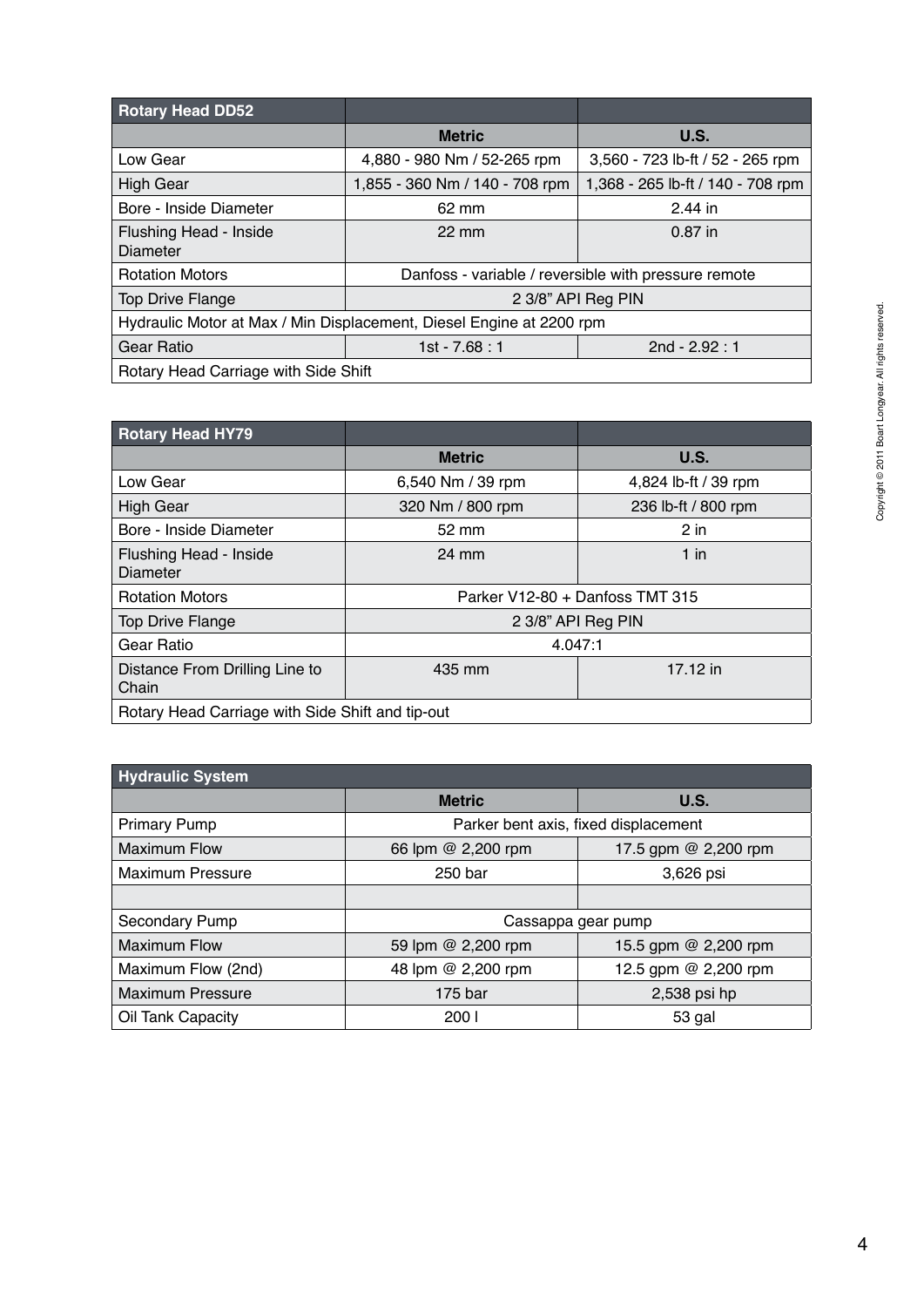# **LX**™**6 TECHNICAL INFORMATION**

| <b>Drill Mast and Feed System</b> |                                     |                  |
|-----------------------------------|-------------------------------------|------------------|
|                                   | <b>Metric</b>                       | <b>U.S.</b>      |
| <b>Feed Stroke</b>                | 4000 mm                             | $13.2$ ft        |
| Feed Speed - Up                   | $12,5$ m/min                        | 41 ft/min        |
| Feed Speed - Down                 | $18 \text{ m/min}$                  | 59 ft/min        |
| Fast Feed Speed - Up              | $31 \text{ m/min}$                  | $101$ ft/min     |
| Fast Feed Speed - Down            | $51 \text{ m/min}$                  | 167 $ft/min$     |
| Pull Down Force                   | 34 kN                               | 7,673 lbf        |
| <b>Pull Back Force</b>            | 55 kN                               | 12,364 lbf       |
| Drilling Inclination              | 45° horizontal to 90° vertical down |                  |
| Mast Dump                         | 1000 mm                             | 3.3 ft           |
| Max. Rod Length                   | 3000 mm                             | 10 <sub>ft</sub> |

| <b>Main Winch</b>      |                    |              |
|------------------------|--------------------|--------------|
|                        | <b>Metric</b>      | U.S.         |
| Line Pull              | 30 kN              | 6,744 lbf    |
| Line Speed - Bare Drum | $29 \text{ m/min}$ | 95 ft/min    |
| Line Speed - Full Drum | 36 m/min           | 118 $ft/min$ |
| Cable Length, 14 mm    | 35 <sub>m</sub>    | 114.8 ft     |

| <b>Rod Clamps</b>                |               |              |
|----------------------------------|---------------|--------------|
|                                  | <b>Metric</b> | U.S.         |
| Maximum Diameter                 | 220 mm        | 8.6 in       |
| <b>Maximum Clamping Capacity</b> | 175 kN        | 4,500 lbf    |
| Maximum Breaking Torque          | 20.5 kNm      | 15,120 lb ft |

| Centralizer - Rod Guide |                                                                                                        |             |
|-------------------------|--------------------------------------------------------------------------------------------------------|-------------|
|                         | <b>Metric</b>                                                                                          | <b>U.S.</b> |
|                         | Exchangeable Inserts for Rods   56, 76, 89, 114, 127, 140, 168, 193, 220 mm (Choose required<br>sizes) |             |

| Undercarriage                             |                               |                                             |
|-------------------------------------------|-------------------------------|---------------------------------------------|
|                                           | <b>Metric</b>                 | U.S.                                        |
| <b>Type</b>                               |                               | Crawler mounted triple grouser steel tracks |
| <b>Maximum Driving Speed</b>              | 1,5 km/h                      | 1 mph                                       |
| Axis Distance                             | 1715 mm                       | 67.5 in                                     |
| <b>Maximum Ground Pressure</b>            | 0,053 MPa                     | 7.7 psi                                     |
| Climbing Capacity (with winch<br>support) |                               | (Grade ability 60%) approximately 30°       |
| Optional Undercarriage                    | Trailer Mounted, Skid Mounted |                                             |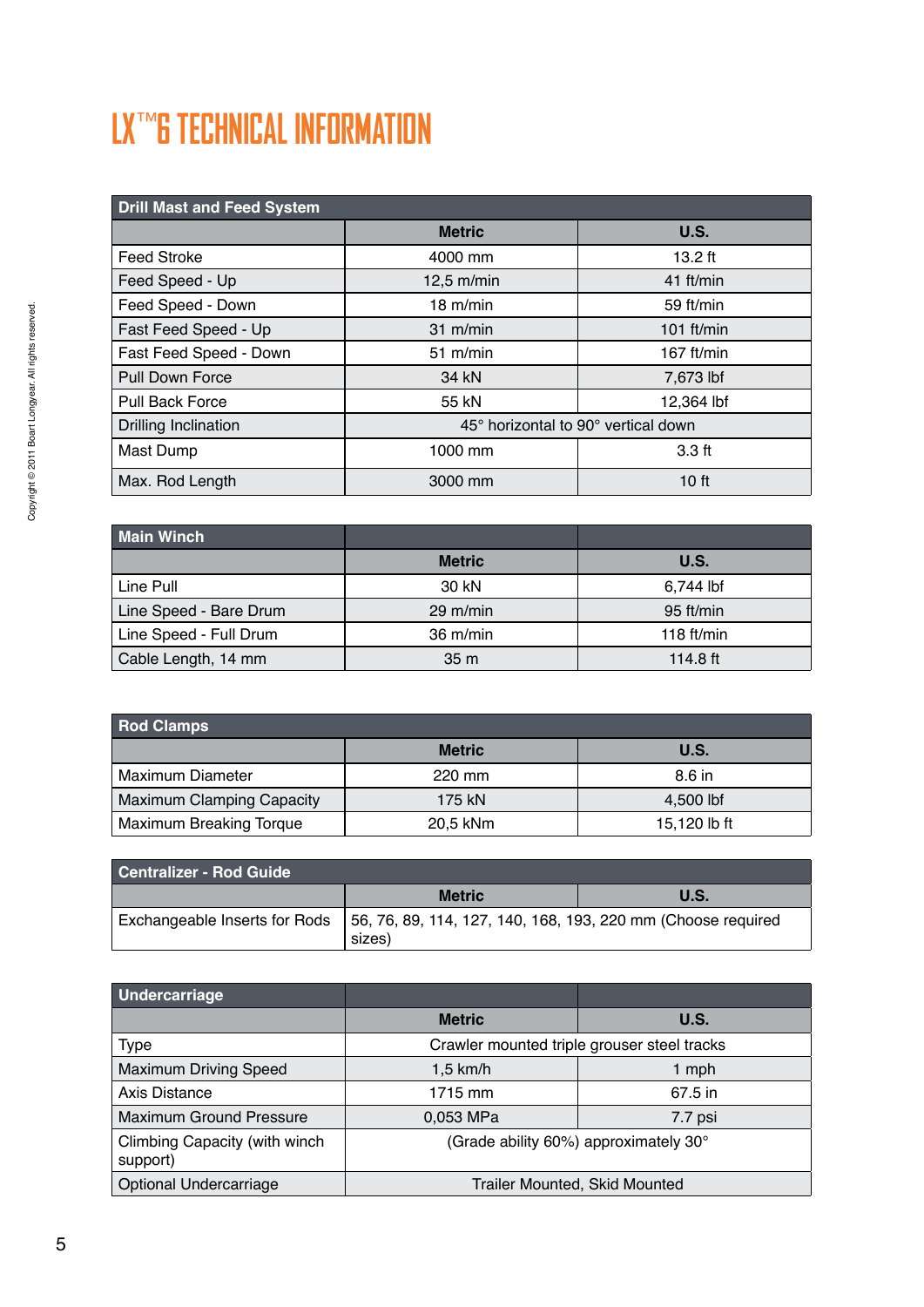| <b>Mast Extension for Longer Rod Pull</b>       |                                |       |  |
|-------------------------------------------------|--------------------------------|-------|--|
|                                                 | <b>Metric</b>                  | U.S.  |  |
| Maximum Rod Pull                                | 2 x 3 m (6 m)                  | 20 ft |  |
| Fitted onto Standard Mast to Pull 6 m Rod       |                                |       |  |
| Rod Storage                                     | 30 pieces of 76 mm (3 in) rods |       |  |
| Towing Hook on Rear of Rig                      |                                |       |  |
| Alu Osmandian an Deau of Dis fau DTH Osmanassan |                                |       |  |

Air Connection on Rear of Rig for DTH Compressor

### **Optional Equipment**

| <b>Wireline Winch</b>  |               |            |
|------------------------|---------------|------------|
|                        | <b>Metric</b> | U.S.       |
| Line Pull - Bare Drum  | 6,5 kN        | 1461 lbf   |
| Line Pull - Full Drum  | 4,0 kN        | $90$ lbf   |
| Line Speed - Bare Drum | $100$ m/min   | 327 ft/min |
| Line Speed - Full Drum | 200 m/min     | 656 ft/min |
| Cable Length 5 mm      | 350 m         | 1150 ft    |

| Mud Pump DP100    |               |             |
|-------------------|---------------|-------------|
|                   | <b>Metric</b> | <b>U.S.</b> |
| l Continuous Flow | 90 l/min      | 23.7 gpm    |
| l Pressure        | 30 bar        | 435 psi     |

| Mud Pump W1122BCD      |               |             |
|------------------------|---------------|-------------|
|                        | <b>Metric</b> | <b>U.S.</b> |
| <b>Continuous Flow</b> | $130$ I/min   | 34 gpm      |
| Pressure               | 60 bar        | 870 psi     |

| <b>FMC Pump L0918</b> |               |             |
|-----------------------|---------------|-------------|
|                       | <b>Metric</b> | <b>U.S.</b> |
| <b>Flow</b>           | $100$ I/min   | 26 gpm      |
| Pressure              | 45 bar        | 652 psi     |

| <b>Standard Penetration Test (SPT) Auto Hammer</b> |               |             |  |
|----------------------------------------------------|---------------|-------------|--|
|                                                    | <b>Metric</b> | <b>U.S.</b> |  |
| Impact Rate                                        | $1-30$ bpm    |             |  |
| <b>Travel Length</b>                               | 762 mm        | 30 in       |  |
| Hammer Weight                                      | 63,5 kg       | 140 lb      |  |

| Oil Line Lubricator for DTH Drilling |                 |             |
|--------------------------------------|-----------------|-------------|
|                                      | <b>Metric</b>   | <b>U.S.</b> |
| Oil Tank Capacity                    | 10 <sub>1</sub> | 2.7 gal     |

- 1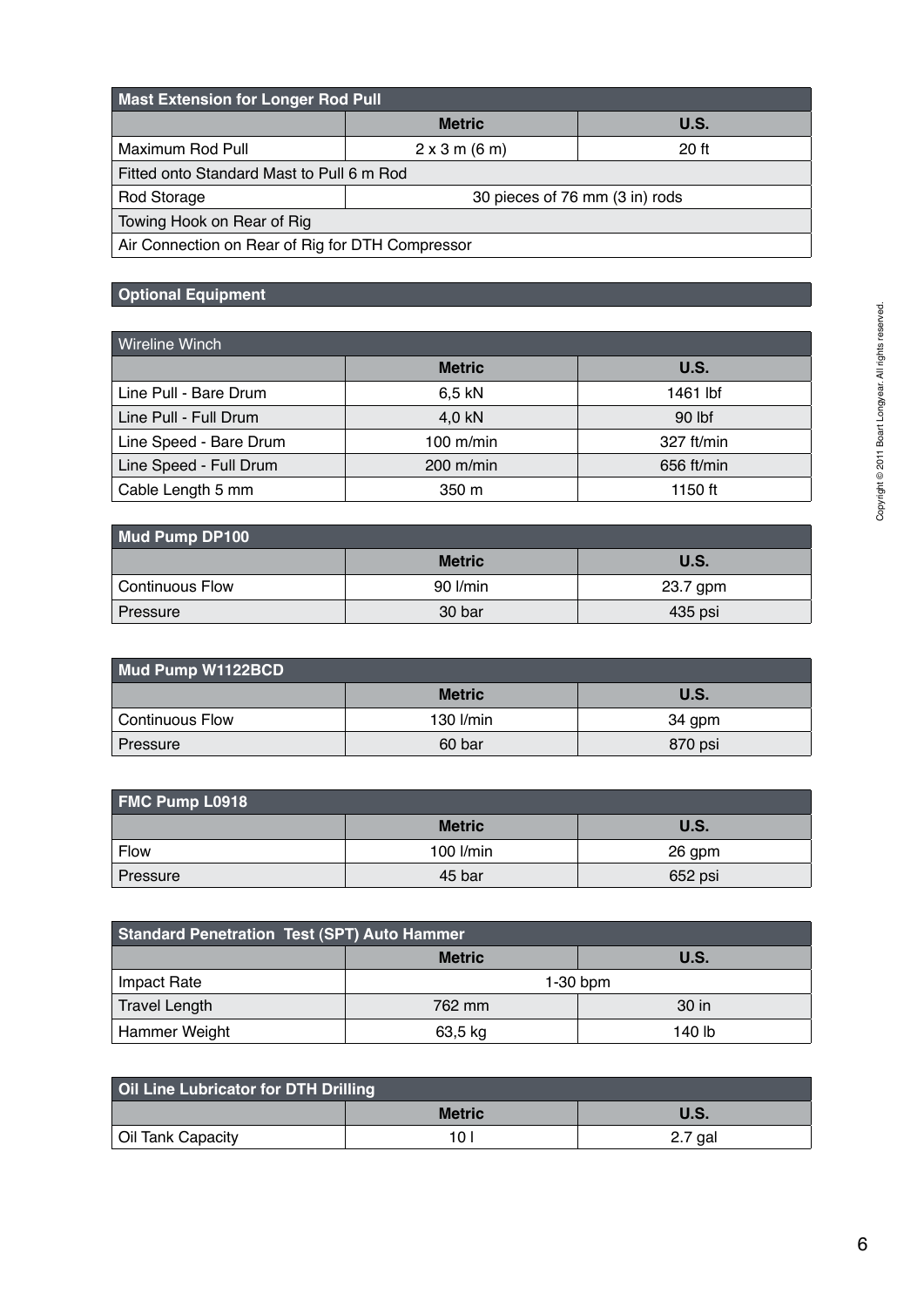## **LX**™**6 TECHNICAL INFORMATION**

### **High Temperature Oil Cooler**

Upgraded Oil Cooler For Ambient Temperatures Over 35°C (95°F)

| <b>Night Lights</b> |  |
|---------------------|--|
| No. of Pieces       |  |

| Jaw Body for Clamp and Break Out for Coring |                              |
|---------------------------------------------|------------------------------|
| Jaw Plates For Coring                       | BQ™ / BW                     |
| (Choose Required Sizes)                     | $NO^{\prime\prime\prime}/NW$ |
|                                             | $HO^{m}/HW$                  |
|                                             | <b>PW</b>                    |

| <b>Mist Pump</b> |               |             |
|------------------|---------------|-------------|
|                  | <b>Metric</b> | <b>U.S.</b> |
| <b>Flow</b>      | 30 l/min      | 8 gpm       |
| <b>Pressure</b>  | 200 bar       | 2,900 psi   |

| <b>Accessories</b>                           |                                                                                                              |  |
|----------------------------------------------|--------------------------------------------------------------------------------------------------------------|--|
| <b>Auxiliary Work Vice</b>                   | 180 mm wide, 220 mm long, 120 mm deep clamp, rotating mounting<br>base and separate rod support work bracket |  |
| <b>Remote Control</b>                        | Radio remote control for driving                                                                             |  |
| <b>Auxiliary Diesel Filling Pump</b>         | Electric powered diesel filling pump                                                                         |  |
| <b>Instrument Vandal Covers</b>              | Lockable covers for control panels and instruments                                                           |  |
| <b>Rubber Crawler Pads</b>                   | Full set (76 pcs)                                                                                            |  |
| <b>Tool Box</b>                              | With necessary set of tools for basic maintenance and lubrication                                            |  |
| <b>Environmental Oil In Hydraulic System</b> |                                                                                                              |  |

| Weight                                                                                                                                                                                                    |                                                                                                                                                                                                                                                                                           |
|-----------------------------------------------------------------------------------------------------------------------------------------------------------------------------------------------------------|-------------------------------------------------------------------------------------------------------------------------------------------------------------------------------------------------------------------------------------------------------------------------------------------|
| Operational Weight = approx. $6,500$ kg (14,330)<br>lb)<br>Dry Weight = $6,200$ kg $(13,670$ lb)<br>Max. pull on inner layer<br>climbing capacity without support winch<br>grade ability 37%, approx. 20° | Consisting of:<br>Diesel power unit group Deutz D914L04 4.10<br>liter 4 cylinder<br>Hydraulic module<br>Main winch c/w cable<br>Hydraulic mast raising (independent)<br>Lower mast assembly<br>Levelling jacks (hydraulic)<br>Rotary head<br>Crawler - triple grouser type<br>12V Battery |
|                                                                                                                                                                                                           | Foot Clamp and breaking cl                                                                                                                                                                                                                                                                |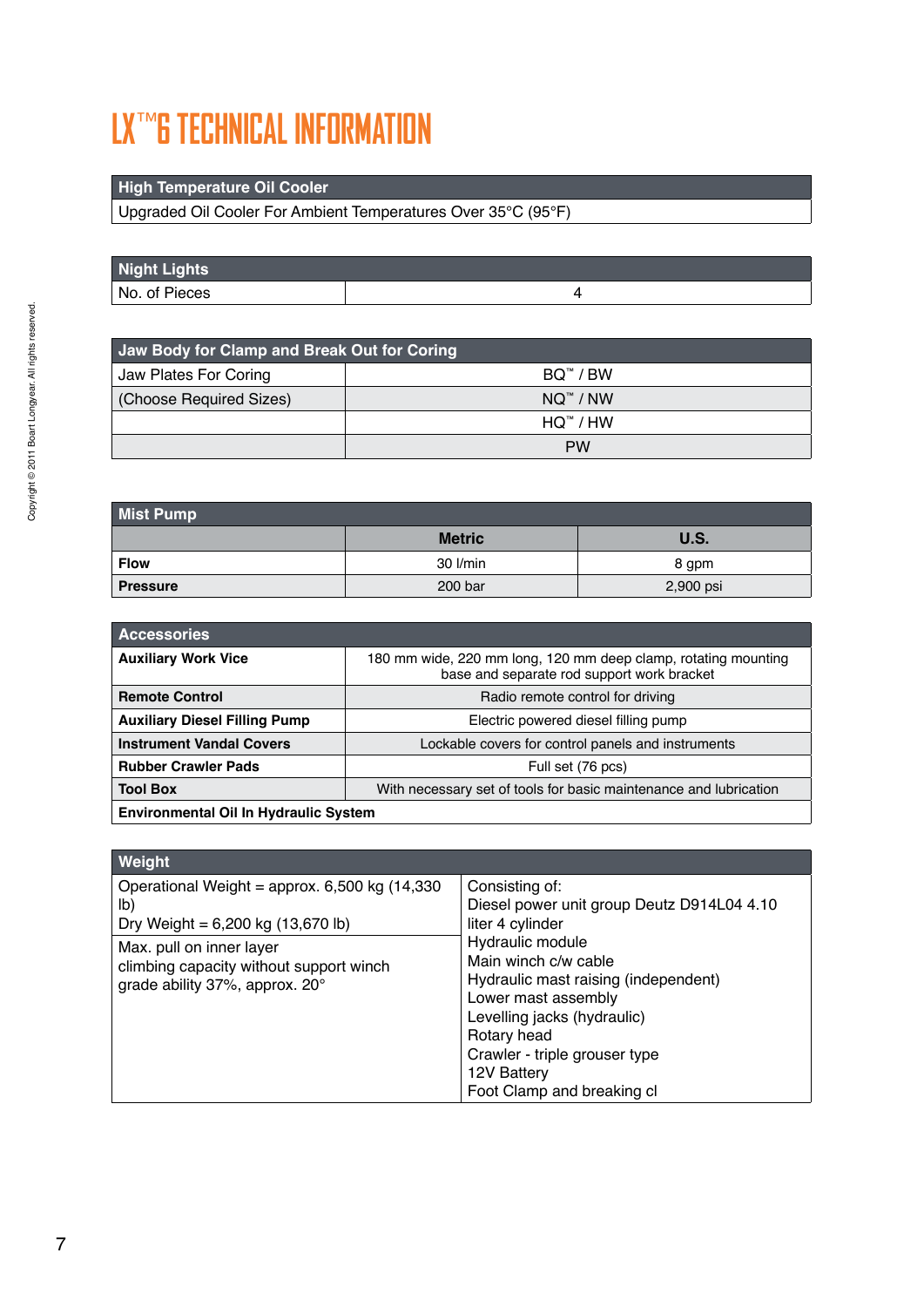## **Measurements**

Length: 6827 mm (22.4 ft)

Height: 2748 mm (9.02 ft)

Height (with mast extended): 8103 mm (26.6 ft)

Width (without rod rack): 2000 mm (6.6 ft)

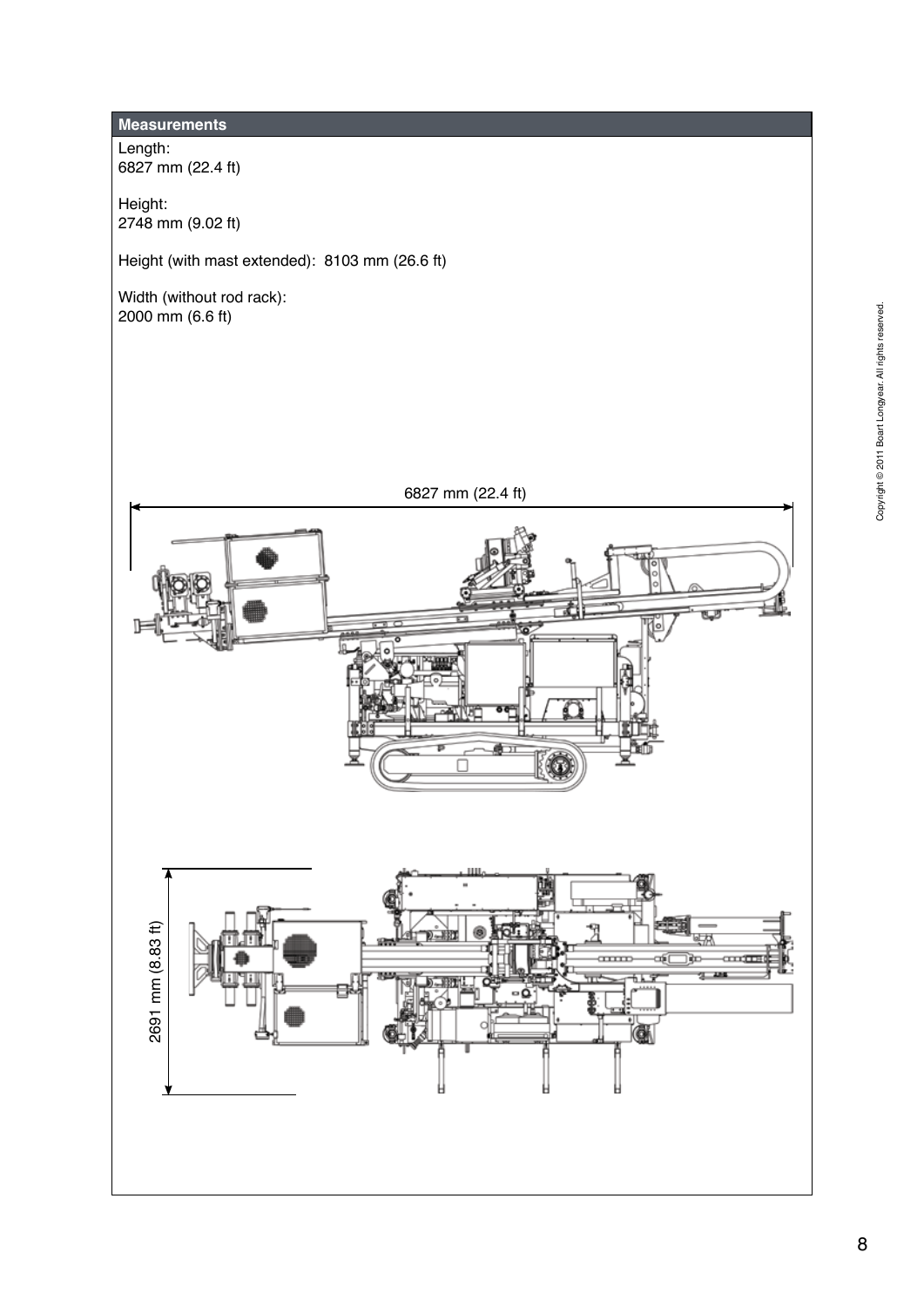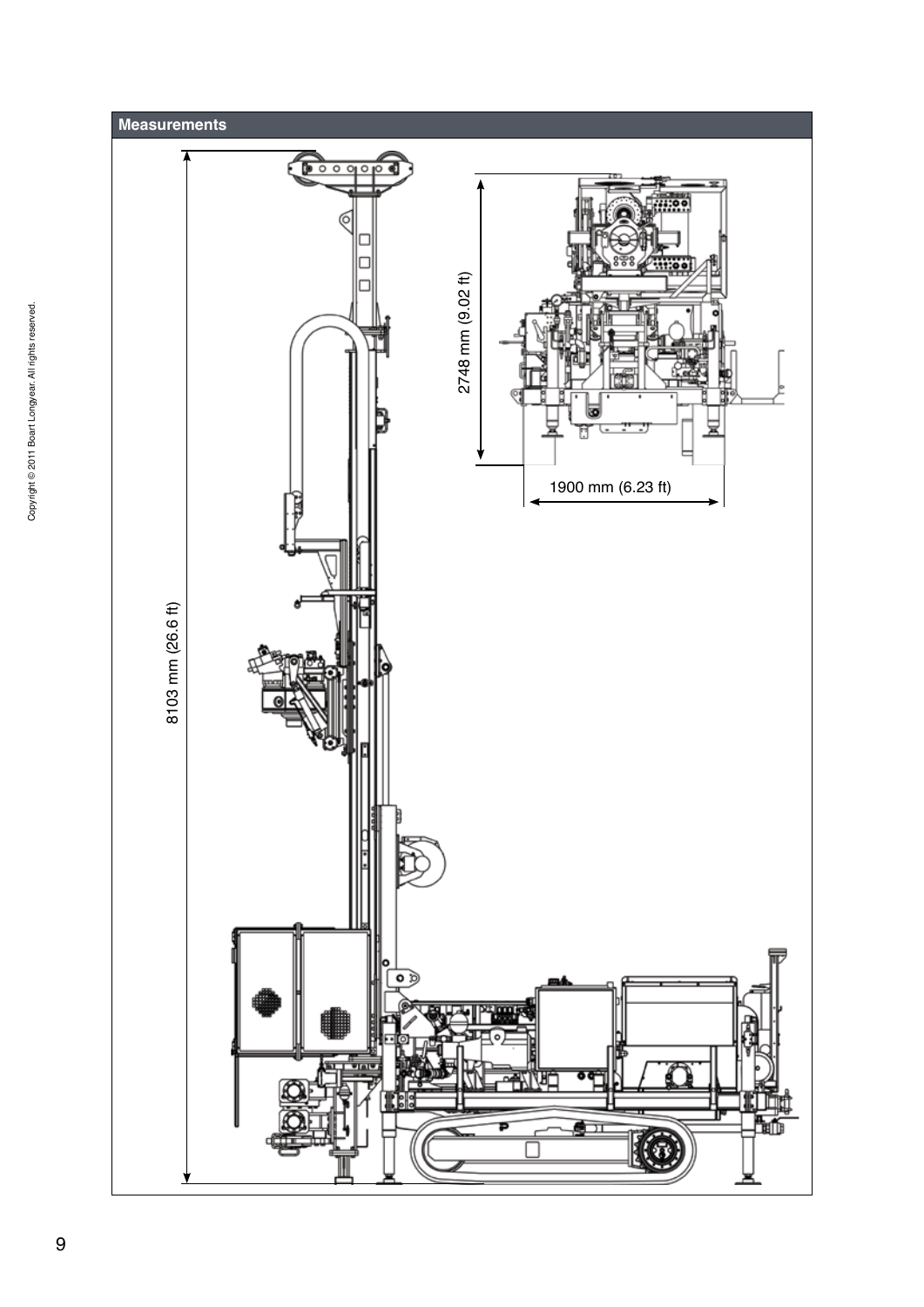## **NOTES**